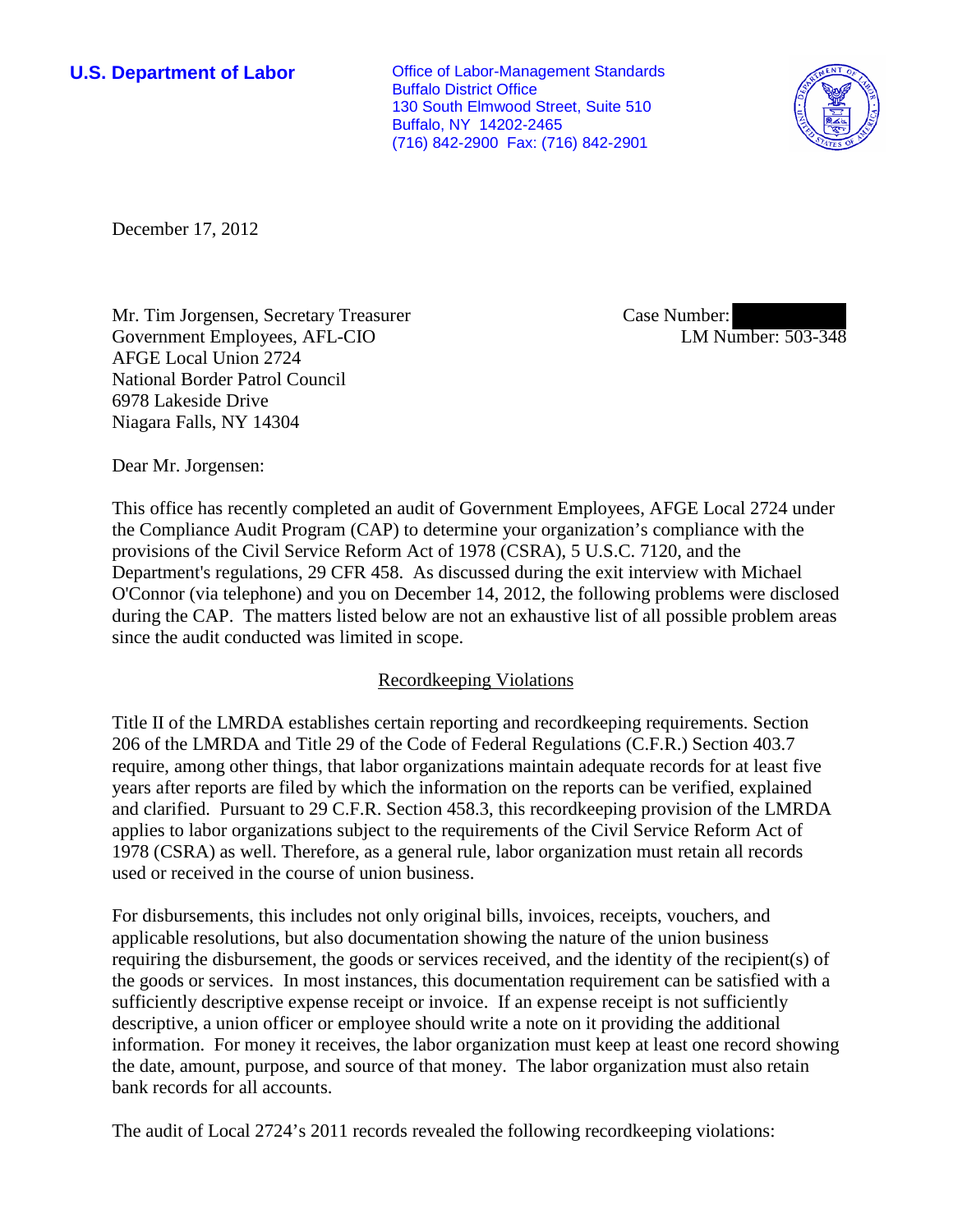Mr. Tim Jorgensen December 17, 2012 Page 2 of 5

### 1. General Reimbursed Expenses

Local 2724 did not retain adequate documentation for reimbursed expenses incurred by President Michael O'Connor and other individuals totaling at least \$1,154. For example no documentation was retained for a check issued to O'Connor for \$300 for meeting expenses. Also, member received \$78 without an accompanied voucher or other documentation.

As noted above, labor organizations must retain original receipts, bills, and vouchers for all disbursements. The president and treasurer (or corresponding principal officers) of your union, who are required to sign your union's LM report, are responsible for properly maintaining union records.

## 2. Meal Expenses

Local 2724 did not require officers and employees to submit itemized receipts for meal expenses totaling at least \$1,100. The union must maintain itemized receipts provided by restaurants to officers and employees. These itemized receipts are necessary to determine if such disbursements are for union business purposes and to sufficiently fulfill the recordkeeping requirement of LMRDA Section 206.

Local 2724 records of meal expenses did not always include written explanations of union business conducted or the names and titles of the persons incurring the restaurant charges. For example, no receipt was retained for \$356.90 for a meeting at BK Ryan's Irish Pub. Additionally, no detail was provided on the union business conducted or those individuals present at the meal. Union records of meal expenses must include written explanations of the union business conducted and the full names and titles of all persons who incurred the restaurant charges. Also, the records retained must identify the names of the restaurants where the officers or employees incurred meal expenses.

## 3. Reimbursed Auto Expenses

Union officers and employees who received reimbursement for business use of their personal vehicles did not retain adequate documentation to support payments to them totaling at least \$235 during the period. The union must maintain records which identify the dates of travel, locations traveled to and from, and number of miles driven. The record must also show the business purpose of each use of a personal vehicle for business travel by an officer or employee who was reimbursed for mileage expenses.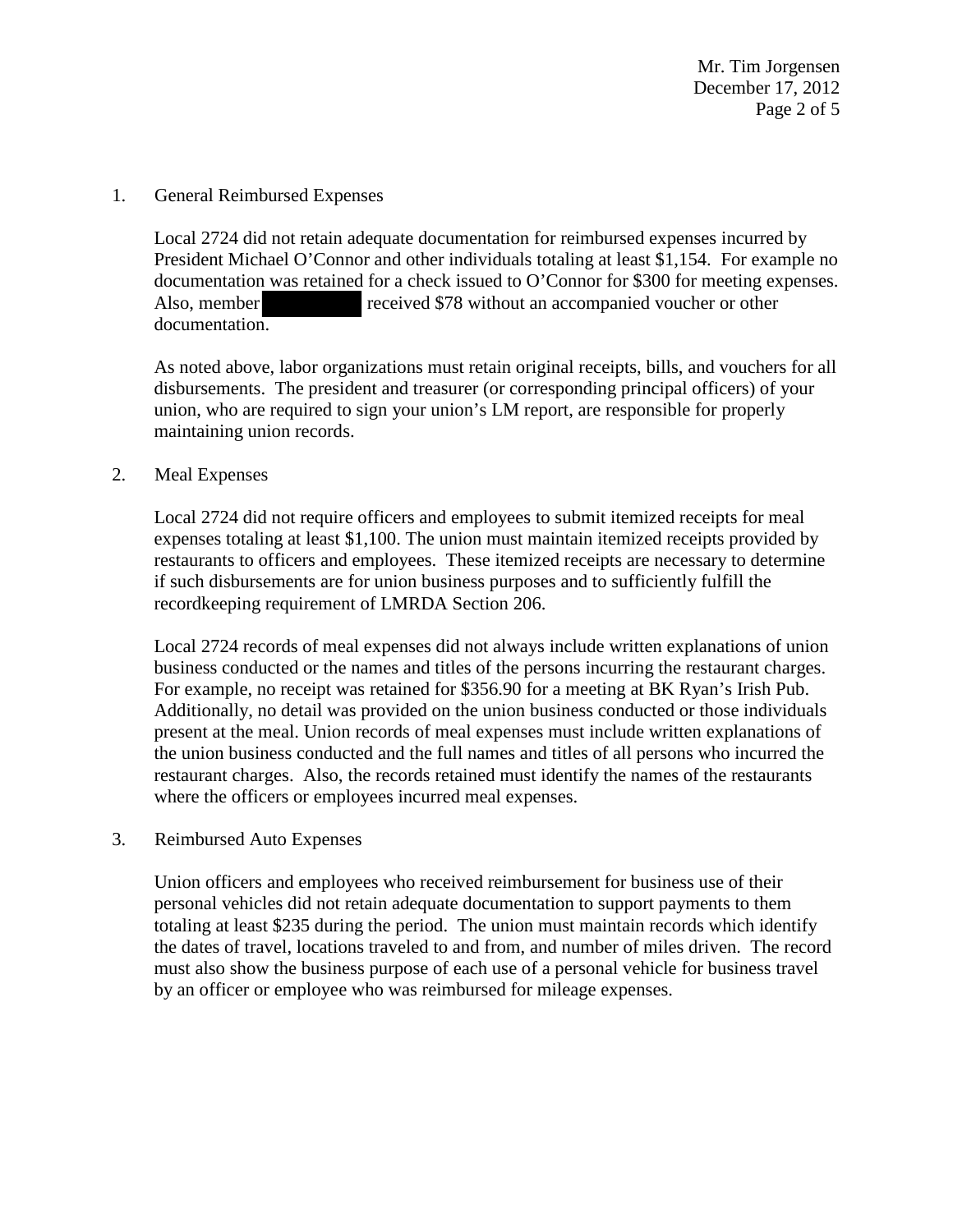4. Failure to Record Receipts

Local 2724 did not record in its receipts records employer dues checkoff checks received through direct deposit by the National organization. Union receipts records must include an adequate identification of all money the union receives. The records should show the date and amount received, and the source of the money.

Based on your assurance that Local 2724 will retain adequate documentation in the future, OLMS will take no further enforcement action at this time regarding the above violations.

# Reporting Violations

Pursuant to 29 C.F.R., Section 458.3, the reporting requirement under 29 C.F.R. Section 403.2 (see Section 201(b) of the Labor-Management Reporting and Disclosure Act (LMRDA)) is made applicable to labor organizations subject to the requirements of the CSRA. This provision requires labor organizations to file annual financial reports that accurately disclose their financial condition and operations. The audit disclosed a violation of this requirement. The Labor Organization Annual Report (LM-3) filed by Local 2724 for fiscal year ending December 31, 2011 was deficient in the following areas:

1. Disbursements to Officers (LM-3)

Local 2724 did not include some reimbursements to officers totaling at least \$280 in the amounts reported Item 24 (All Officers and Disbursements to Officers) on the 2011 form. It appears the union erroneously reported these payments in Item 54 (Other Disbursements).

During the compliance audit, OLMS also reviewed 2009 records for accuracy and found that Local 2724 failed to include indirect payments to officers on the 2009 LM-3 Form. For example, payments made to , of then Secretary Treasurer were not reported next to the officer's name on the form when in fact they were indirect payments to Mr.

The union must report most direct disbursements to Local 2724 officers and some indirect disbursements made on behalf of its officers in Item 24. A "direct disbursement" to an officer is a payment made to an officer in the form of cash, property, goods, services, or other things of value. See the instructions for Item 24 for a discussion of certain direct disbursements to officers that do not have to be reported in Item 24. An "indirect disbursement" to an officer is a payment to another party (including a credit card company) for cash, property, goods, services, or other things of value received by or on behalf of an officer. However, indirect disbursements for temporary lodging (such as a union check issued to a hotel) or for transportation by a public carrier (such as an airline) for an officer traveling on union business should be reported in Item 48 (Office and Administrative Expense).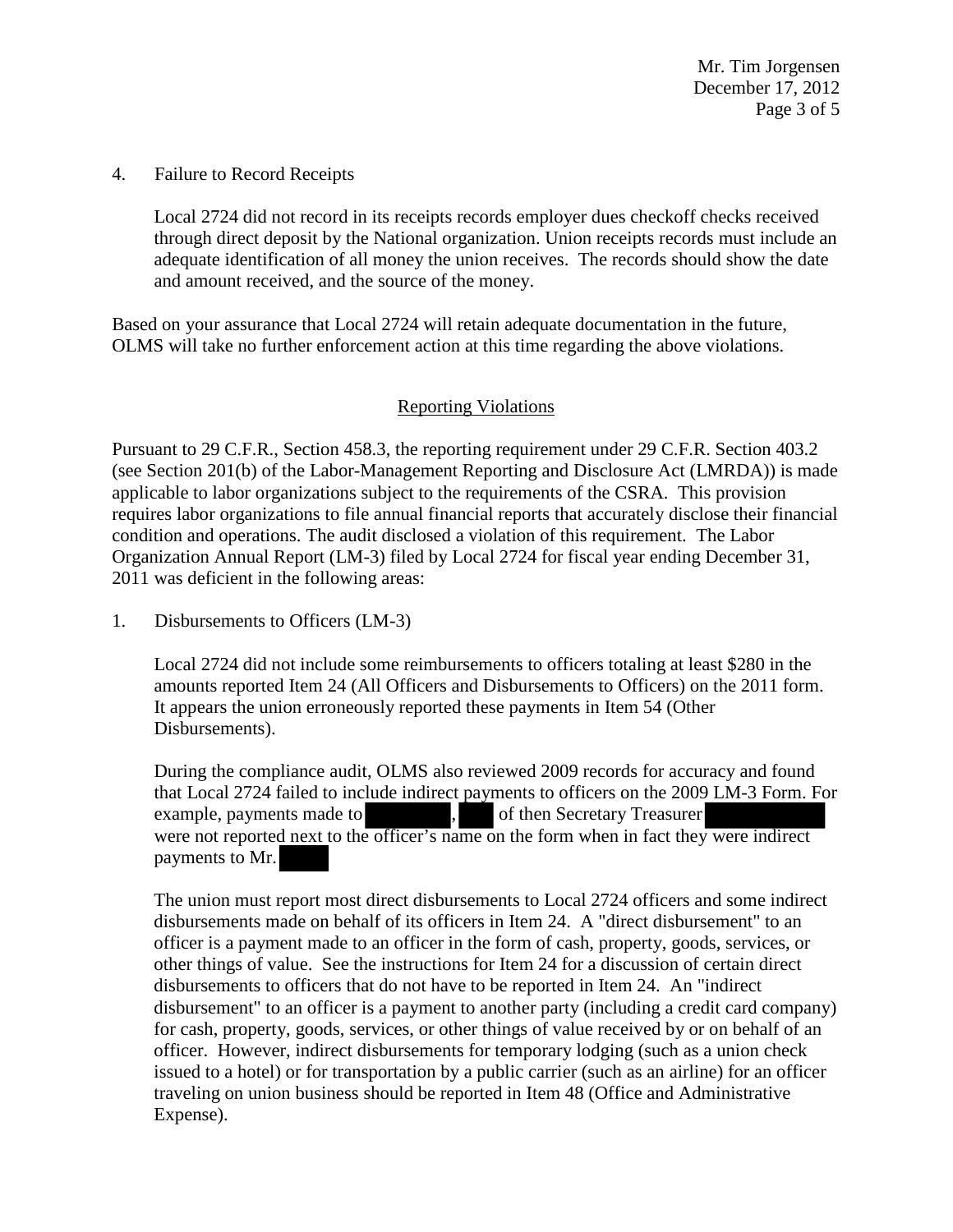Mr. Tim Jorgensen December 17, 2012 Page 4 of 5

2. Disbursements to Employees

AFGE Local 2724 did not include some payments to employees totaling at least \$2,800 in the amounts reported in Item 46 (Disbursements to Employees). These payments were reimbursements for travel provided to such individuals who are not officers of the local union. It appears the union erroneously reported these payments in Item 54 (Other Disbursements).

In Item 46, enter the total of all salaries, travel advances, which are not considered loans, and other direct and indirect disbursements (less deductions) to employees of the organization. Include disbursements to individuals other than officers even if your organization does not consider them to be employees.

3. Purchase of Fixed Assets

During the period, the union purchased laptop computers for the union and associated accessories totaling \$1,865. This payment was reported incorrectly in Item 54 on the form. Rather, this purchase should be have been reported in Item 52 (Purchase of Investments and Fixed Assets) and corresponding entries made to Item 29 (Fixed Assets), as applicable.

I am not requiring that Local 2724 file an amended LM report for 2011 to correct the deficient items, but Local 2724 has agreed to properly report the deficient items on all future reports it files with OLMS.

## Other Issues

1. Sole Signature on Checks

During the audit, you advised that it is Local 2724's practice for you, as secretary treasurer, to sign all union checks solely. You indicated that no one but yourself reviews the checks before they are issued. The two signature requirement is an effective internal control of union funds. Its purpose is to attest to the authenticity of a completed document already signed. Having only one signature on checks does not attest to the authenticity of the completed check. OLMS recommends that Local 2724 review these procedures to improve internal control of union funds.

2. Inventory of Fixed Assets

As discussed with you during the exit interview it is recommended that the union maintain an inventory list of its assets and account for such assets on the LM-3, as applicable. An inventory list will help you identify, account for, and determine the total value of your union's fixed assets.